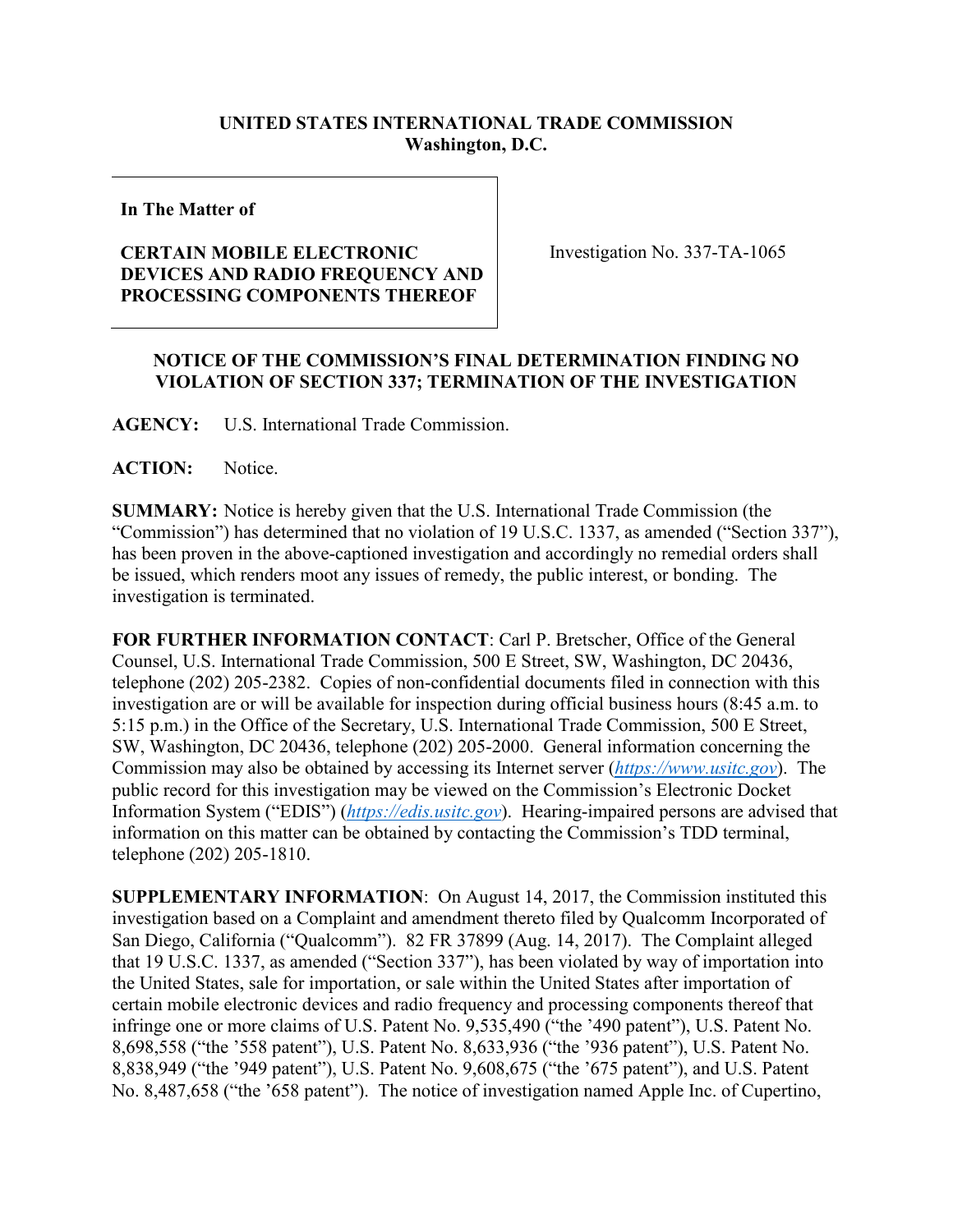California ("Apple") as Respondent. The Commission also named the Office of Unfair Import Investigations ("OUII") as a party.

The Commission, following Qualcomm's motions, partially terminated the investigation with respect to the following claims and patents: all asserted claims of the '658, '949, and '675 patents; claims 1, 20-24, 26, 38, 67, and 68 of the '936 patent; claims 1, 6, and 8-20 of the '558 patent; and claims 1-6, 8, 10, and 16-17 of the '490 patent. Comm'n Notice (July 17, 2018) (*aff'g* Order No. 43); Comm'n Notice (May 23, 2018) (*aff'g* Order No. 37); Comm'n Notice (May 9, 2018) (amending notice of investigation); Comm'n Notice (Apr. 6, 2018) (*aff'g* Order No. 34); Comm'n Notice (Mar. 22, 2018) (*aff'g* Order No. 24); Comm'n Notice (Sept. 20, 2017) (*aff'g* Order No. 6). The only claims that remain at issue in this investigation are claim 31 of the '490 patent, claim 7 of the '558 patent, and claims 19, 25, and 27 of the '936 patent.

The ALJ held an evidentiary hearing from June 19-27, 2018. On September 28, 2018, the ALJ issued a combined initial determination ("ID") on violation issues and recommended determination ("RD") on remedy, the public interest, and bonding in this investigation. The ID found a violation of Section 337 due to infringement of the '490 patent. ID at 197. The ID found no infringement and hence no violation of Section 337 with respect to the '558 patent or the '936 patent. *Id.* The ID found that Qualcomm satisfied the technical and economic prongs of the domestic industry requirement with respect to the '490 patent, but did not satisfy the technical prong with respect to the '558 patent or the '936 patent. *Id.* The ID also found that it was not shown by clear and convincing evidence that any asserted claim was invalid. *Id.* The ALJ further recommended that no limited exclusion order or cease-and-desist order be issued in this investigation due to their prospective effects on competitive conditions in the United States, national security, and other public interest concerns. RD at 199-200. The ALJ recommended that bond be set at zero-percent of entered value during the Presidential review period, if any. *Id.* at 201.

Apple and Qualcomm filed their respective petitions for review on October 15, 2018. The parties, including OUII, filed their respective responses to the petitions on October 23, 2018. The parties also filed their submissions on the public interest on October 31, 2018. Intel Corporation, an interested third party, submitted its comments on the public interest on November 8, 2018.

On December 18, 2018, the Commission determined to review the final ID in part with respect to certain findings regarding the '490 patent. 83 FR 64875 (Dec. 18, 2018). The Commission determined to review the ID's construction of the term "hold" and its findings on infringement and the technical prong of domestic industry to the extent they may be affected by that claim construction. *Id.* at 64876. The Commission further determined to review the ID's findings as to whether claim 31 of the '490 patent is invalid as obvious. *Id.* at 64876-77. The Commission determined not to review any of the ID's findings with respect to the '558 patent, the '936 patent, or the economic prong of the domestic industry requirement. *Id.* at 64876.

In the same notice, the Commission asked the parties to brief issues of remedy, the public interest, and bonding. *Id.* at 64877. The Commission also invited members of the public and interested government agencies to comment on the RD's findings on the public interest, remedy, and bonding. *Id.* The Commission received a number of public interest statements from third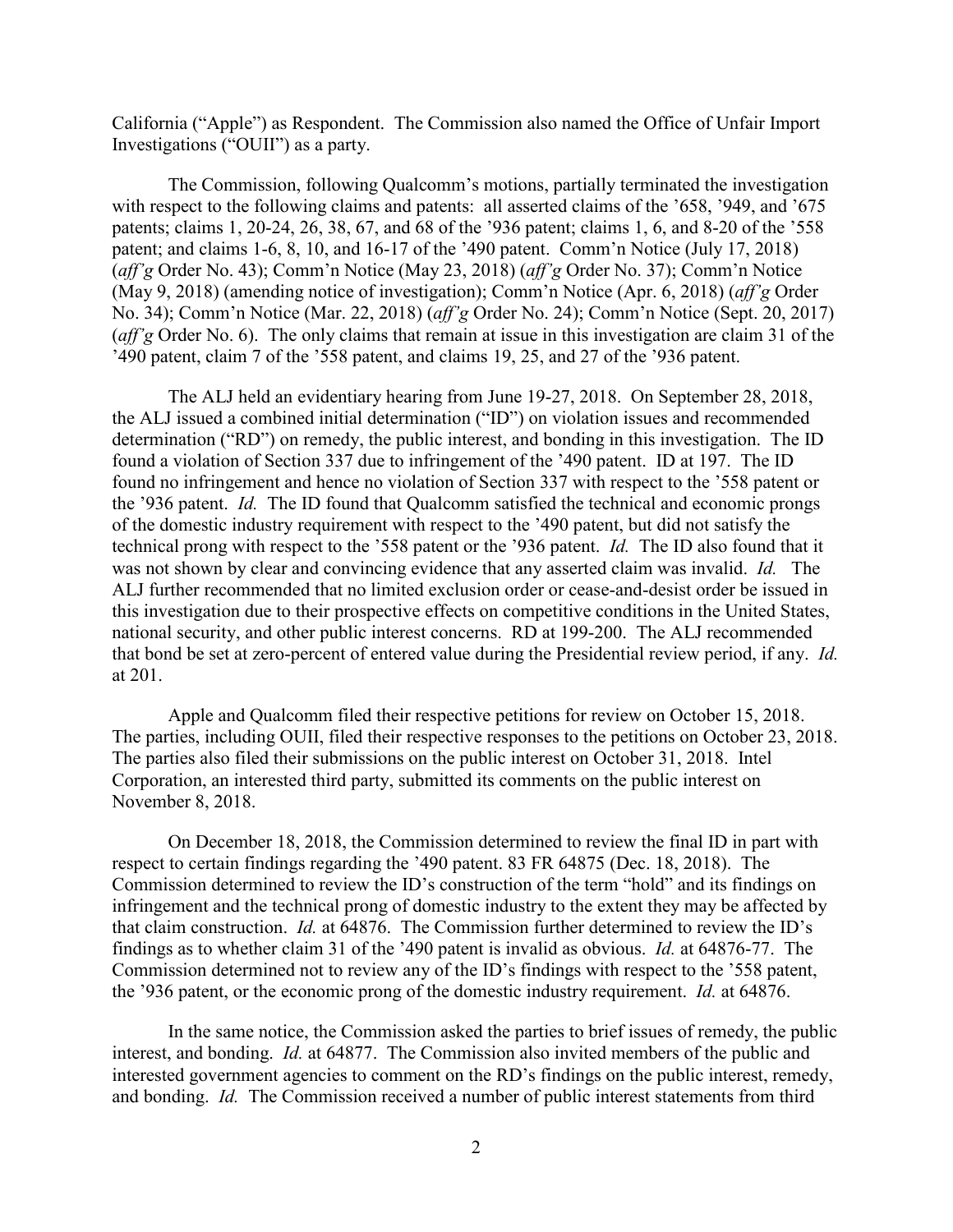parties, including but not limited to Intel Corporation; ACT/The App Association; the American Antitrust Institute; the American Conservative Union; Americans for Limited Government; the Club for Growth; the Computer and Communications Industry Association; Conservatives for Property Rights; Frances Brevets; Frontiers of Freedom; Innovation Alliance; Inventors Digest; IP Europe; Public Knowledge and Open Markets (a joint submission); R Street Institute, the Electronic Frontier Foundation, Engine Advocacy, and Lincoln Network (a joint submission), *et al*.; RED Technologies; TiVo; certain members of the U.S. Senate and the U.S. House of Representatives; Hon. Paul Michel, former Chief Judge, U.S. Court of Appeals for the Federal Circuit; and various professors of law or economics.

On March 19, 2019, while Commission review was ongoing, the parties informed the Commission of a jury verdict in a parallel lawsuit in the U.S. District Court for the Southern District of California, *Qualcomm Inc. v. Apple Inc*., Case No. 3:17-cv-01375 (S.D. Cal.). *See* Letter of D. Okun to D. Johanson, Chairman, U.S. International Trade Commission of March 19, 2019 ("Qualcomm Letter"); Respondent Apple Inc.'s Request for Leave to Submit a Supplemental Response to Question D of the Commission's Questions on the Public Interest ("Apple Request"). The jury found that the accused Apple iPhones infringe three Qualcomm patents. Qualcomm Letter at 1-2. Two of those three patents, the '490 and '936 patents, are also part of this investigation. *Id*. The jury was not asked to determine, nor did it determine, whether any claim of the '490, '936, or '949 patents is invalid as obvious. *Id.*

In view of the jury's verdict and damages award, Apple requested leave to supplement its response to the Commission's Question D on public interest, as set forth in the Commission's notice of partial review. *See* 83 FR at 64877. Qualcomm filed an opposition to Apple's request. The Commission has determined to grant Apple's request for the limited purpose of supplementing the record with respect to the jury's verdict. Neither Apple's nor Qualcomm's submissions affect the outcome of this investigation or any issue decided by the Commission.

On review of the submissions from the parties and the public, the prior art, the ID, and the evidence of record, the Commission has determined: (1) the term "hold" in claim 31 of the '490 patent means "to prevent data from traveling across the bus, or to store, buffer, or accumulate data"; and (2) Apple has shown by clear and convincing evidence that claim 31 of the '490 patent is invalid as obvious over U.S. Patent No. 9,329,671 (Heinrich) in combination with U.S. Patent No. 8,160,000 (Balasubramanian), which reflects knowledge in the art.

The Commission previously declined to review, and therefore adopted, the ID's finding that there is no infringement of either of the other two patents asserted in this investigation, the '558 patent or the '936 patent. 83 FR at 64876. Accordingly, the Commission has concluded that Complainant has not shown a violation of Section 337 and no remedial orders shall be issued, which renders moot any issues of remedy, the public interest, or bonding.

The authority for the Commission's determination is contained in Section 337 of the Tariff Act of 1930, as amended (19 U.S.C. 1337), and in part 210 of the Commission's Rules of Practice and Procedure (19 CFR part 210).